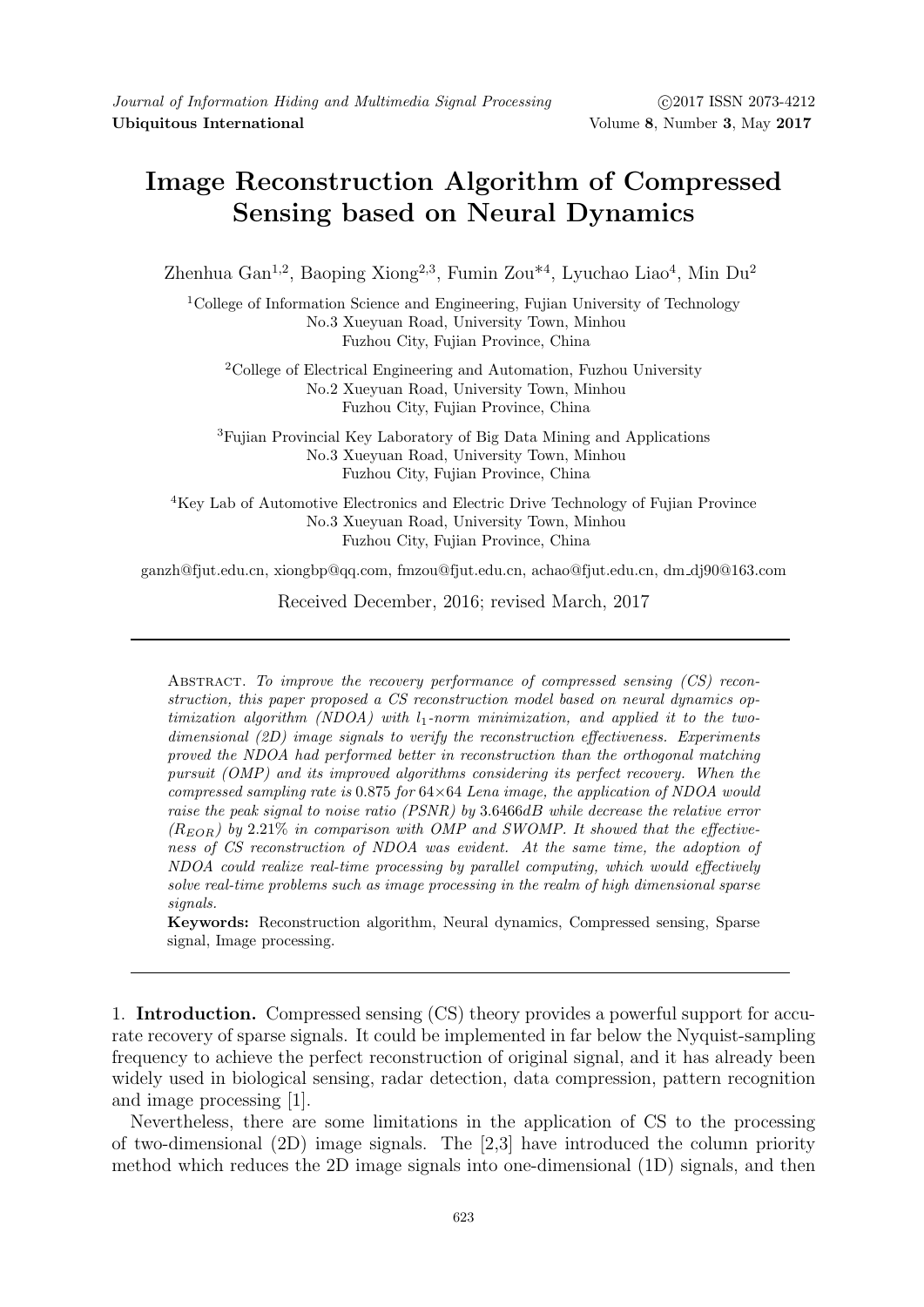directly applies the CS theory to recovering them. However, this process leads to a disastrously increasing in the dimension of the signal and the capacity of measurement matrix. 2D CS model has been proposed in [4,5], which is used to compress and reconstruct the 2D image direct. This method has obtained better results, but the efficiency of the algorithm still need to be improved [6].

As is well known to all, minimizing the  $l_0$ -norm of CS is a NP-hard problem. It is difficult to use conventional computer to solve this sort of problems even if the question is of medium size. Candes et al. have proved that if the measurement matrix satisfied the constraint isometric property  $(RIP)$ , the  $l_0$ -norm minimization for optimization problem could be quasi convex relaxation to construct the  $l_1$ -norm minimum as an alternative solution [7].

Currently, the most commonly used optimization algorithms are the projection gradient method, the spectral projection gradient method, the conjugate gradient method, the interior point method, the Newton method and the quasi-Newton method. However, these optimization algorithms have been facing high computational complexity and local optimality problems [8]. Since the energy function is introduced into the neural dynamics optimization algorithm (NDOA), the solution of the optimization problem is transformed into the corresponding globally convergent differential equation, which has the advantages of low computational complexity, global optimal solution, parallel computing, and adaptability for hardware implementation and so on. The NDOA has been widely used in image processing, machine control, signal processing and other engineering fields [9,10]. The NDOA, realized by parallel computation of hardware circuits or software programs, has the potential advantage of computing speed, which would effectively solve problems such as 2D signals of CS in real-time processing [11].

This paper offers a novel CS recovery algorithm based on NDOA, whose results show that the superiority and the validity of the proposed method. The rest of the paper is organized as follows. The related knowledge about 2D CS and NDOA are introduced in Section 2. And then, the experimental results and analyses are given in Section 3. Finally, conclusions and discussion are drawn in Section 4.

## 2. 2D compressive sensing based on the Optimization of NDOA.

2.1. 2D compressive sensing. Suppose a finite length discrete digital signal  $f \in R^N$ which was expressed as  $x = \psi^T f$ , and x was K-sparse in the orthogonal basis  $\psi \in R^{N \times N}$ . If a measurement matrix  $\phi \in R^{M \times N}$  while  $M \ll N$  was designed, the CS observations would be shown as below [12,13].

$$
y_{M\times 1} = \phi_{M\times N}f = \phi_{M\times N}\psi_{N\times N}x_{N\times 1} = A_{M\times N}x_{N\times 1}
$$
(1)

however, the equation (1) was an underdetermined system [14].

Since the signal  $x$  was K-sparse and  $x$  was only K unknown variables on the unknown location, so the freedom of x was only  $K+1$  degrees. The high precision recovery of signal x of K-sparse could be obtained by some nonlinear methods when the number of measurements was no less than K+1.

CS theory had pointed out that the signal x was K-sparse with  $K \ll N$ , and we could obtain the accurate recovery of signal  $x$  with a measurement matrix  $A$  by minimizing the following type of  $l_0$ -norm [15].

$$
\hat{x} = argmin ||x||_0 \qquad s.t. \qquad y = Ax \tag{2}
$$

where  $||x||_0$  denoted as the  $l_0$ -norm.

Solving the  $l_0$ -norm was a combinatorial optimization problem, it was well known as a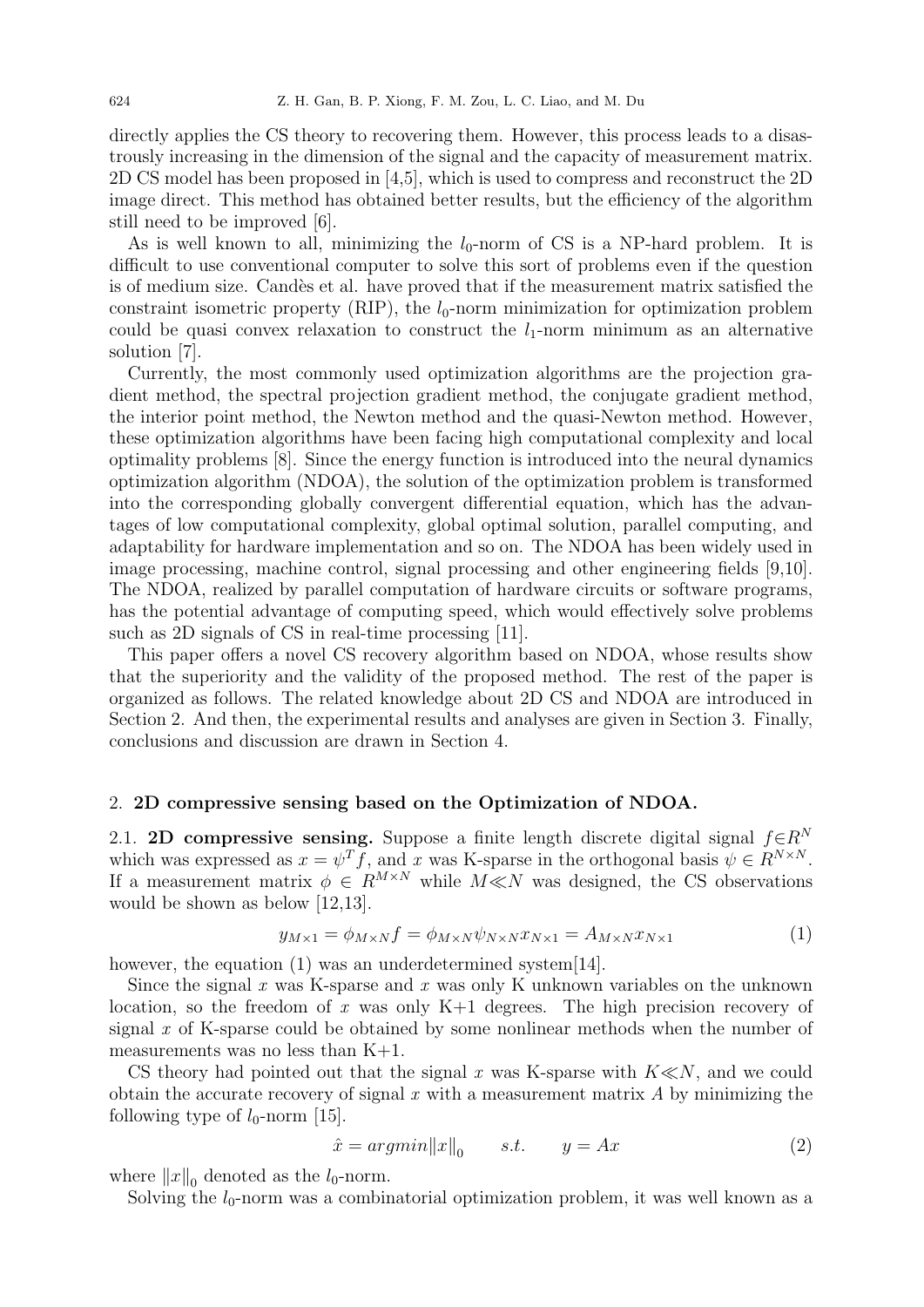NP-hard problem. In order to avoid computational difficulties, it was usually converted the  $l_0$ -norm into an  $l_1$ -norm solution with the optimization constraints as long as the measurement matrix A had satisfied the RIP. An  $l_1$ -norm solution was shown as following [16].

$$
\hat{x} = argmin ||x||_1 \qquad s.t. \qquad y = Ax \tag{3}
$$

where  $||x||_1 = \sum |x_i|$  with  $i=1,2,\dots,N$ , denoted as the  $l_1$ -norm. and the formula (3) was usually converted into a linear programming problem to achieve the optimization [8].

For the image signals recovering, firstly, the 2D signals would be transformed into the 1D array through the vector processing, generally. And then, used the formula (2) or (3) directly to recovery the 1D signals with a random measurement matrix. However, when the 2D image signals were converted into the 1D array by columnar straightening, their dimension of the matrix sharply increased, at the same time, the spatial relationship of the image elements would be lost. To solve these problems, the [17,18] extended the CS perception and the compression measurement of each column of image was made, to form an equivalent 2D sparse transform. It was still an appropriate choice to recover each column signals of the image by CS algorithm, for reducing the computational complexity, cutting down memory space and decreasing the scale of the measurement matrix.

Consider an image signals  $F \in R^{N \times N}$  that can be expressed as  $X = W F W^T$ , while X were sparse in the orthogonal basis  $W \in R^{N \times N}$ . We could design  $\Phi \in R^{M \times N}$  as a measurement matrix of each column of the image F. So the observed signals  $Y \in R^{M \times N}$  would be shown as

$$
Y = \Phi F = \Phi W^T X W = \Theta X W \tag{4}
$$

Therefore, under the observation  $YW^T \in R^{M \times N}$ , the 2D image signals  $F = W^T X W$ would be reconstructed by each column vector  $x_j \in R^{N \times 1}$  of the sparse image  $X \in R^{N \times N}$ with the observation matrix  $\Theta \in R^{M \times N}$ . And the formula (4) could be conveyed as

$$
\mathbf{min} \|x_j\|_0 \qquad s.t. \qquad YW^T = \Theta X. \qquad j \in [1, N] \tag{5}
$$

When the  $\Phi$  was a normalized matrix subjected to the Gaussian distribution, the  $\Theta =$  $\Phi W^T$  had satisfied RIP with high probability. Under these conditions, in order to obtain the constrained optimization solution easily, the formula (5) of the  $l_0$ -norm was relaxed as following

$$
\mathbf{min} \|x_j\|_1 \qquad s.t. \qquad YW^T = \Theta X. \qquad j \in [1, N] \tag{6}
$$

2.2. Constrained optimization model based on NDOA. The NDOA provided a powerful tool for solving the constrained optimization of linear programming (LP) and quadratic programming (QP) problems. We were concerned with LP and QP problems of the form

$$
\min(\frac{1}{2}x^T A x + a^T x) \qquad s.t. \qquad Dx = b, \ x \ge 0 \tag{7}
$$

and their dual form

$$
\mathbf{max}(b^T y - \frac{1}{2} x^T A x) \qquad s.t. \qquad D^T - A x \le a \tag{8}
$$

where A was a  $p \times p$  real symmetric semi-definite matrix, D was a  $p \times p$  real matrix,  $x, a \in R^p$ , and  $y, b \in R^q$ .

Assuming that the I was a unit matrix,  $(x_i)^+ = max\{0, x_i\}$ , where  $i = 1, \dots, p$ . By the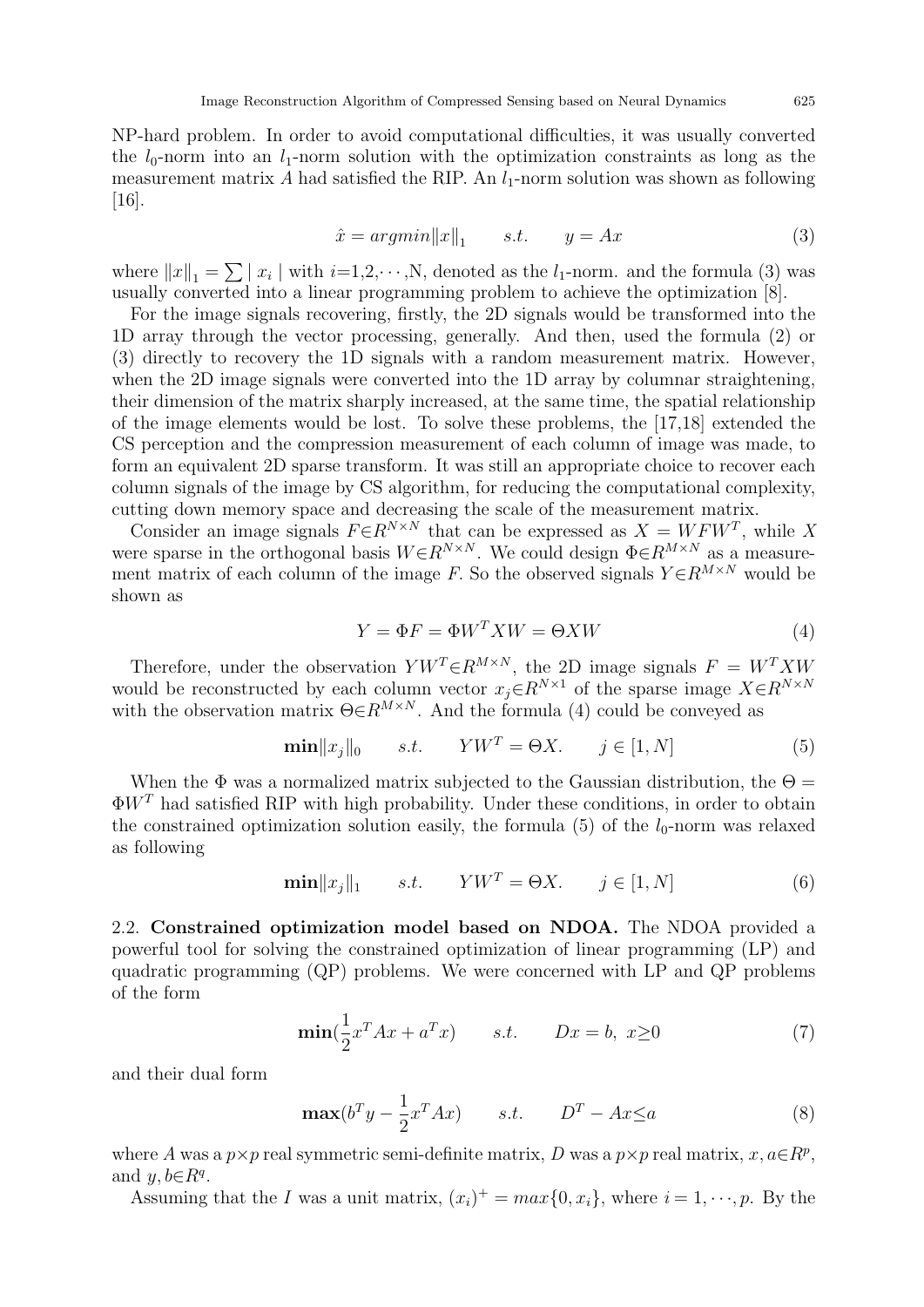[19], we could get the neural network model and obtain numerical solution for differential equations of the problems (7) and (8) as following.

$$
\frac{d}{dt}\begin{pmatrix} x \\ y \end{pmatrix} = -\begin{bmatrix} (I+A)[x - (x + D^T y - Ax - a)^+] + D^T (Dx - b) \\ -D[x - (x + D^T y - Ax - a)^+] + Dx - b \end{bmatrix}
$$
\n(9)

And the solution of differential equations (9) was a global optimal solution for the formula  $(7)$  and  $(8)$ .

2.3. Compressed sensing reconstruction model based on NDOA. Considering the  $||x||_1 = \sum |x_i|$ , we could divide the sparse signal X into two parts, namely, the positive elements and the negative elements. So, define  $X = p - q$ , where  $p_i = (x_i)^+$  $max{0, x_i}$  and  $q_i = (-x_i)^+ = max{0, -x_i}$ . And then, the  $||x||_1$  can be expressed as  $||x||_1 = \mathbf{1}_N^T p + \mathbf{1}_N^T q$  with  $\mathbf{1}_N^T = [1 \cdots 1]_{1 \times N}$ . Therefore, by the formula (4) there is

$$
YW^T = \Theta X = \Theta(p - q) = [\Theta, -\Theta] \begin{bmatrix} p \\ q \end{bmatrix}
$$
 (10)

We expressed the formula (6) as a standard LP optimization model

$$
\begin{cases}\n\min F(u) = \min (c^T u) \\
s.t. \quad Du = b \\
u \ge 0\n\end{cases}
$$
\n(11)

where  $u = [p, q]^T$ ,  $c = \mathbf{1}_{2N}$ ,  $D = [\Theta, -\Theta]$ , and  $b = YW^T$ .

Their dual form was

$$
\begin{cases} \max & (b^T v) \\ s.t. & D^T v \leq c \end{cases}
$$
 (12)

We could obtain the neural network model of the differential equations (11) and (12) based on the formula (10).

$$
\frac{d}{dt}\begin{pmatrix} u \\ v \end{pmatrix} = -\begin{bmatrix} u - (u + D^T v - c)^+ + D^T (Du - b) \\ D(u + D^T v - c)^+ - b \end{bmatrix}
$$
\n(13)

The u obtained from the differential equations (13) by classical Runge-Kutta methodwas the global optimization for formula (11) and (12). Since  $u = [p, q]^T$ , the optimal sparse solution of formula (5) could be deduced from  $X = p - q$ .

## 3. Simulation results and analyses.

3.1. The stability of NDOA. According to formula (13), the stability of the solution by NDOA could be evaluated at first. Now supposed that we were presented a set simulation observations of vector  $x$  which was subjected to the random distribution individually. Furthermore, the situations of K-sparse non-zero elements in the vector  $x$ were also subjected to the random distribution. When the K-sparse non-zero elements had been denoted as  $x_k = [-27.8154, -40.5747, 19.2457, -20.1159, 19.1928, -7.5357, -11.3157,$  $-13.8572, 4.6031, -23.6347$  at N=96, M=48 and K=10, the stability curves of the NDOA solving procedure as shown in Fig.1.

The Fig.1 illustrates that the procedure of NDOA is globally asymptotically stable. And the different curves in the graph correspond to the absolute value of each element of the random vector x. Moreover, the K non-zero elements converge correctly while the other elements converge to zero.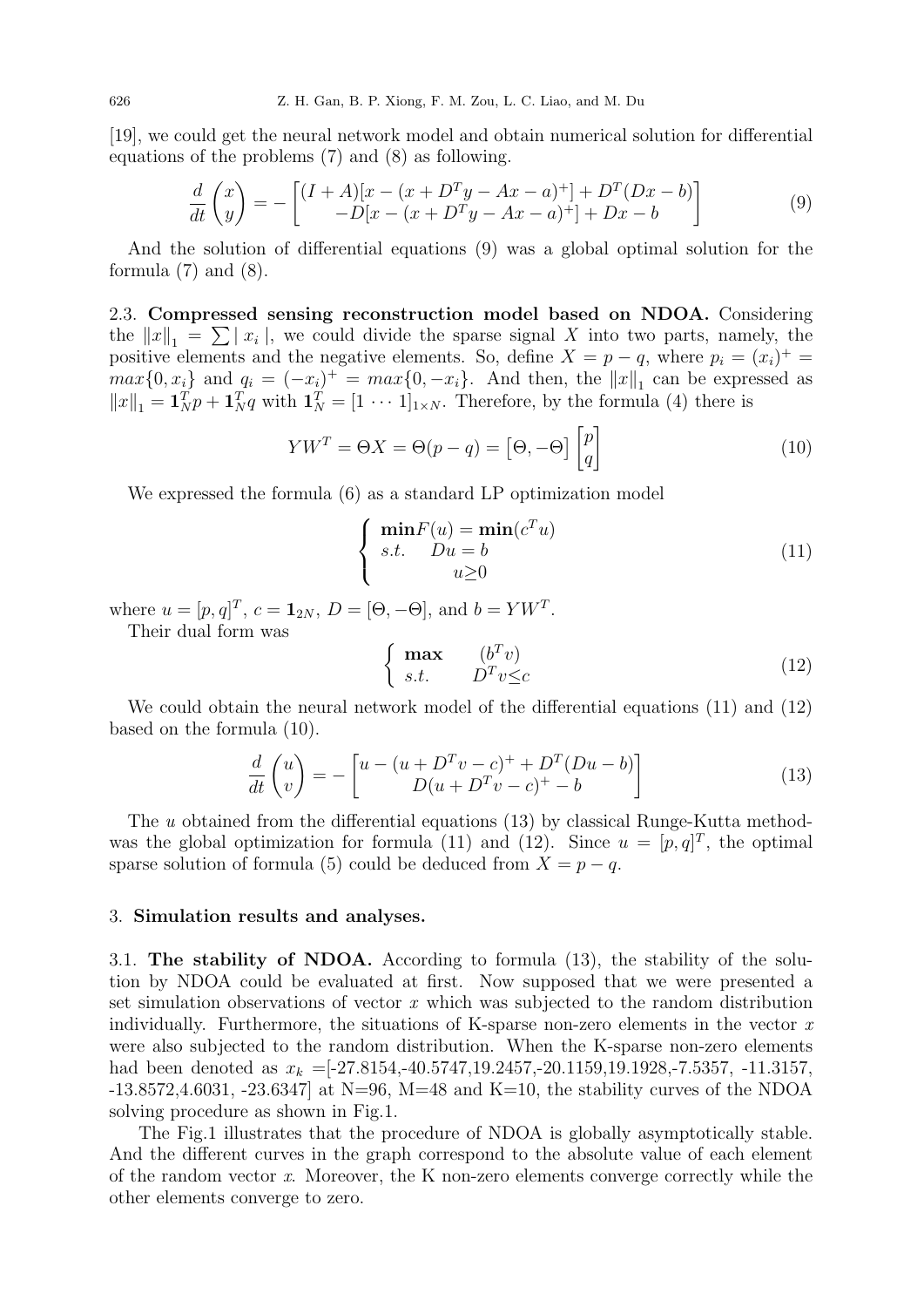

Figure 1. Stability of the solution by NDOA

3.2. Simulation experiment of reconstruction algorithm based on NDOA. In order to verify the validity of the presented approach, we had designed the random vector x while N=96 and the K-sparse non-zero elements had been subjected to the random distribution, to investigate the performance of CS reconstruction based on NDOA.

At first, we investigated the relations between the reconstructed performance and the number of observations.

For comparison of the reconstruction performance in different algorithms, we designed the random vector  $x$  with K=32, and respectively performed by OMP, ROMP, SWOMP, SP and NDOA under 100 cycles on the high reconstruction accuracy, i.e., the relative error,  $e\leq 1E-6$ . As shown in Fig.2, which is indicated the relations between the reconstruction ratios and the number of observations.

The Fig.2 demonstrates the accurate reconstruction ratio in different algorithms under



Figure 2. Accurate recovery probability versus the different observation number M while N=96 and K=32

the random vector x with  $N=96$ ,  $K=32$ , while only the number of observations, i.e., M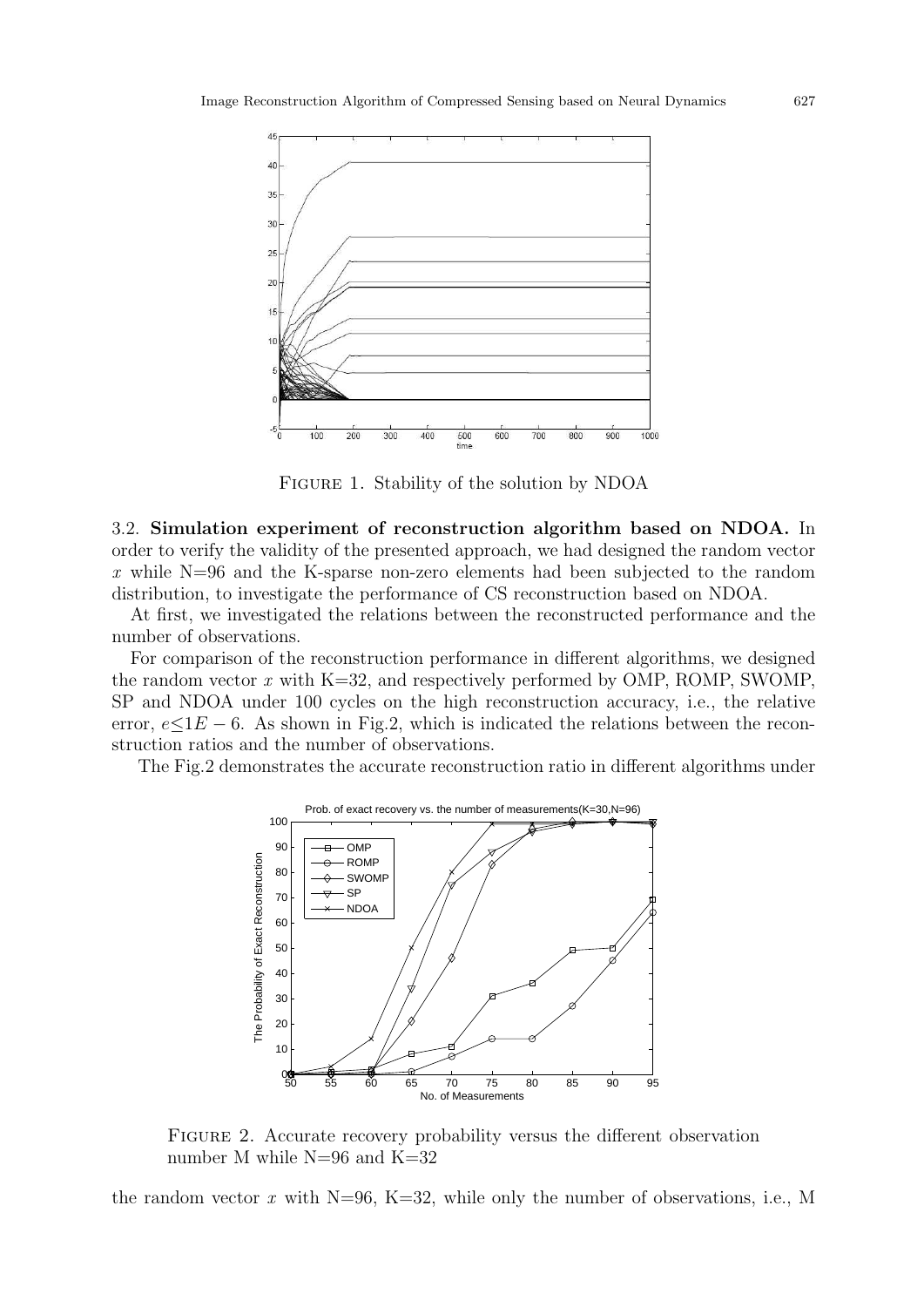has been changed from zero to N. When the M is less than 80, the NDOA obtains a high probability of recovery and shows superior recovery ratio than the traditional OMP and its improved algorithms, including ROMP, SWOMP and SP.

And then, we examined the relations between the reconstruction performance and the K-sparse.

Assuming the measurement number M=64, the performance of recovery were respectively observed in different algorithms of OMP, ROMP, SWOMP, SP and NDOA. The Fig.3 illustrates the probability of perfect reconstruction under 100 cycles with  $N=96$ ,  $M=64$ , when the K-sparse has been changed from zero to N and the relative error of recovery,  $e\leq 1E-6$ .

The Fig.3 shows that the ratio of accurate reconstruction in different algorithms under



FIGURE 3. Perfect recovery probability versus the different K-sparse while  $N=96$  and  $M=64$ 

the random vector x with  $N=96$ ,  $M=64$ , while only the K-sparse has been changed from zero to N. When the K is more than 15, the NDOA achieves higher probability of recovery than OMP, ROMP, SWOMP and SP algorithm.

3.3. Reconstruction performance for 2D image. In order to verify the effectiveness of the NDOA recovery for 2D image, we used  $64\times64$  Lena image as an original and made it sparse by using the sym8 wavelet.

The peak signal to noise ratio (PSNR) and the relative error of recovery  $(R_{EOR})$  had been separately defined as shown in (14) and (15), to evaluate the performance of accurate recovery.

$$
PSNR = 10\log_{10}[255^2/(\frac{1}{m \times n} ||X - \hat{X}||_2)]
$$
\n(14)

$$
R_{EOR} = \|X - \hat{X}\|_2 / \|X\|_2 \tag{15}
$$

Now we proposed a parameter as  $\eta = M/N$  to determine the sampling frequency for original image. When  $\eta = 0.875$ , we compared the effects of recovery with OMP, SWOMP and NDOA, respectively. The original Lena  $(64\times64)$  and its discrete wavelet transform (DWT) image are shown in Fig.4. And the Fig.5 illustrates the recovery performance by using OMP algorithm, while the Fig.6 indicates the recovery by SWOMP and the Fig.7 demonstrates the recovery by NDOA.

To obtain an improved reconstruction achievement of the NDOA, Table 1 shows the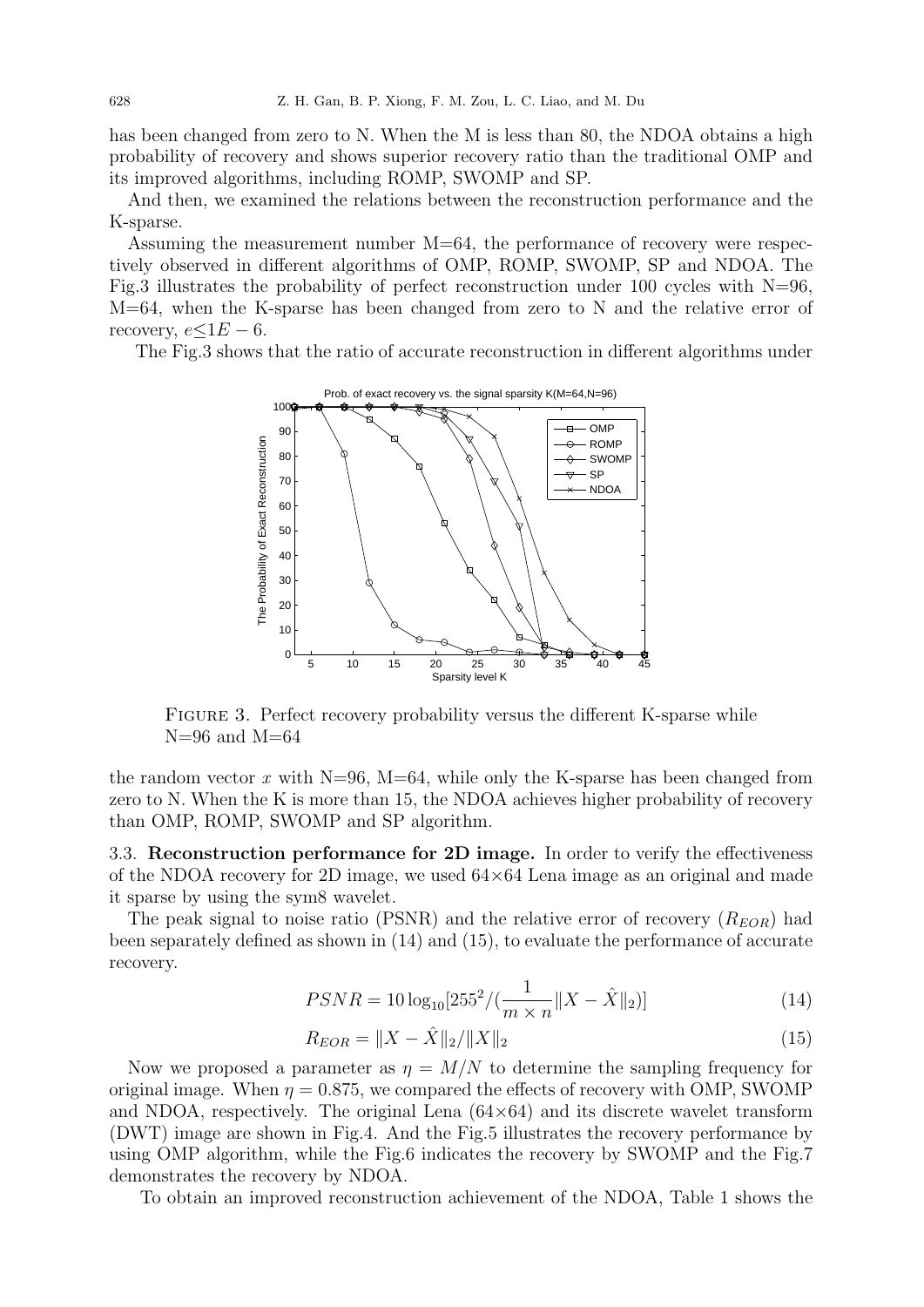

Figure 4. Lenna and its DWT image



FIGURE 5. Recovery image by OMP



Figure 6. Recovery image by SWOMP



Figure 7. Recovery image by NDOA

value of PSNR and  $R_{EOR}$  of Lena image in different algorithms. From the statistical results in Table 1, every algorithm is done well in recovering the 2D image under the compressed sampling ratio  $\eta = 0.875$ . But the NDOA's PSNR is larger than the OMP and SWOMP with 3.6466dB while the  $R_{EOR}$  is decreased 2.21% at least. Therefore, the NDOA recovery preferment is more effective than OMP and SWOMP algorithm.

4. Conclusions. This paper proposed a CS reconstruction model based on NDOA with  $l_1$ -norm optimization, and applied it to the 2D image recovery. Simulation experiment results show that the NDOA is more effective than the OMP, ROMP, SWOMP and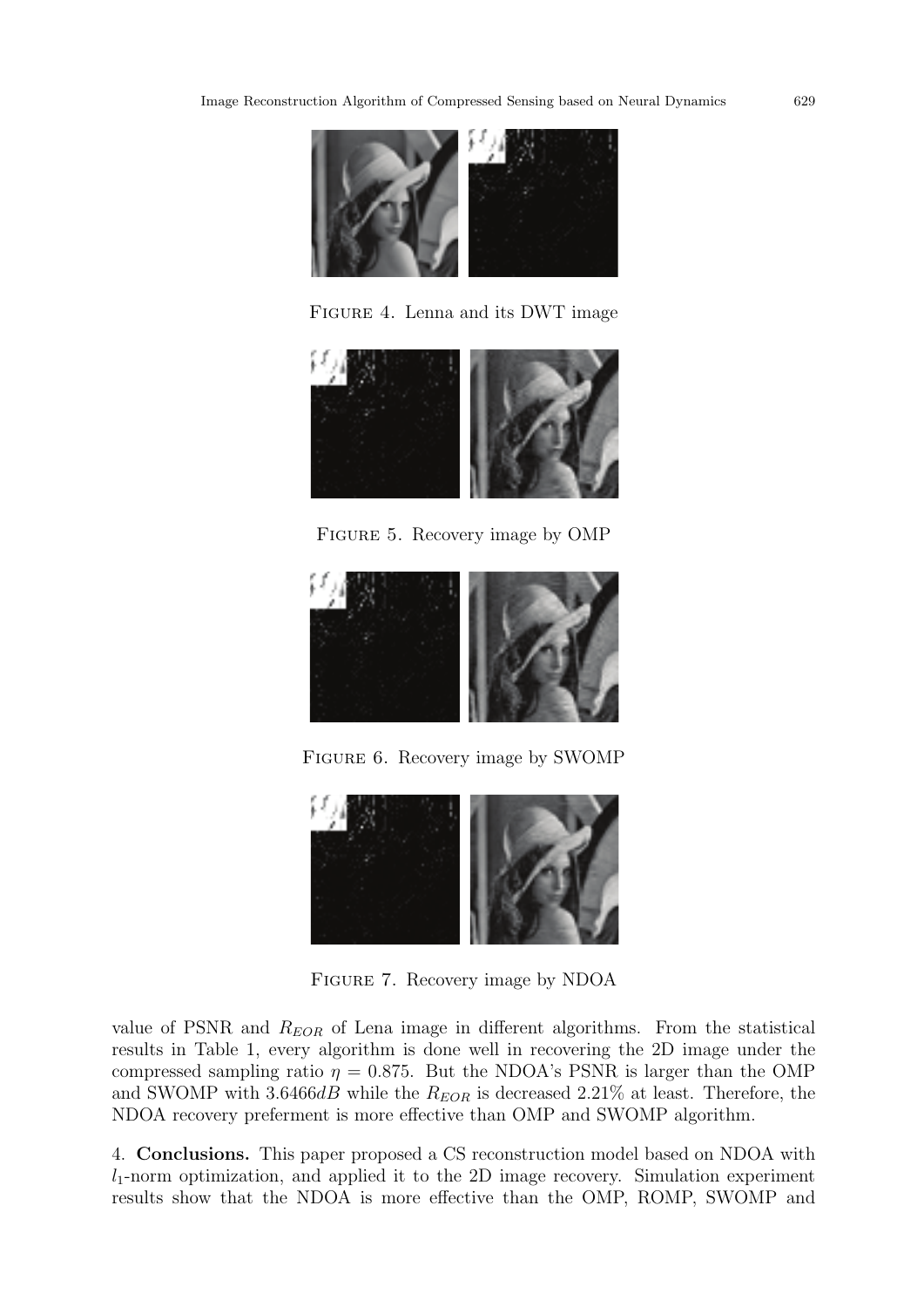| original image | <sup>t</sup> recovery algorithm | sampling rate | PSNR /<br>/dB | $R_{EOR}/\%$ |
|----------------|---------------------------------|---------------|---------------|--------------|
| Lena           | OMP                             | 0.875         | 30.1562       | 7.23         |
| image          | <b>SWOMP</b>                    | 0.875         | 31.1756       | 6.43         |
| $64\times64$   | <b>NDOA</b>                     | 0.875         | 34.8222       | 4.22         |

Table 1. Performance of different recovery algorithms

SP algorithms in performance of sparse signal recovery, and the probability of correct recovery is even higher under the condition of less observations and poor sparsity. When applying this model to 2D image recovery with compressed sampling rate of 0.875 for  $64\times64$  Lena image, in comparison with the OMP and SWOMP, the NDOA's PSNR is raised by 3.6466dB while the  $R_{EOR}$  is decreased 2.21% at least. The reconstruction effect of NDOA is evidently excellent. This proposed algorithm can be used for wavelet filtering with CS or may as well be used as an efficient tool for digital signal compression or image painting. To find more proper composite filtering methods in the CS transform domain are our future works.

Acknowledgment. This work is partially supported by the National Natural Foundation Project (61304199), the Ministry of Science and Technology Project for Taiwan, Hongkong and Maco (2012DFM30040), the Major Projects in Fujian Province (2013HZ0002-1, 2013YZ0002, 2014YZ0001), the Science and Technology Project in Fujian Province Education Department (JB13140/GY-Z13088), the Scientific Fund Projects in Fujian University of Technology (GY-Z13005,GY-Z13125), and the 13th Five-Year planning project of Fujian Provincial Education Science (FJJKCGZ16-018).

## REFERENCES

- [1] L. C. Jiao , S. Y. Yang , F. Liu , and B. Hou, Development and prospect of compressive sensing, Tien Tzu Hsueh Pao/acta Electronica Sinica, vol. 39, no.7, pp. 1651-1662, 2011.
- [2] M. F. Duarte , M. A. Davenport, D. Takbar , and J. N. Laska , Single-pixel imaging via compressive sampling, IEEE Signal Processing Magazine, vol. 25, no.2, pp. 83-91, 2008.
- [3] B. Han , F. Wu, D. Wu, Image representation by compressive sensing for visual sensor networks, Journal of Visual Communication & Image Representation, vol. 21, no.4, pp. 325-333, 2010.
- [4] G. Chen, D. Li, J. Zhang, Iterative gradient projection algorithm for two-dimensional compressive sensing sparse image reconstruction, Signal Processing, vol. 104, no. 6, pp. 15-26, 2014.
- [5] T. Cheng , G. B. Zhu, Y. A. Liu, Directional remote sensing and change detection based on twodimensional compressive sensing. Journal of Infrared and Millimeter Waves, vol. 32, no. 5, pp.456- 461, 2013.
- [6] Y. Zhou, F. Z. Zeng, An Image Retrieval Algorithm Based on Two-Dimensional Compressive Sensing and Hierarchical Feature, Acta Electronica Sinica, vol. 44, no. 02, pp. 453-460, 2016.
- [7] R. Zhou , Several Kinds of Methods for Solving Bound Constrained Optimization Problems, Ph.D. Thesis, Hunan University, Changsha, China, 2012.
- [8] E. J. Cand`es , J. Romberg, T. Tao, Robust uncertainty principles: exact signal reconstruction from highly incomplete frequency information, IEEE Transactions on Information Theory, vol. 52, no.2, pp. 489-509, 2006.
- [9] A. Malek, M. Alipour, Numerical solution for linear and quadratic programming problems using a recurrent neural network, Applied Mathematics and Computation, vol.192, no.1, pp.27C39, 2007.
- [10] Y. S. Xia, T. P. Chen, J. J. Shan, A novel iterative method for computing generalized inverse, Neural Computation, vol. 26, no. 2, pp. 449-465, 2014.
- [11] F. Xiong, Q. S. Yang, Neurodynamic optimization method for recovery of compressive sensed signals, Application Research of Computers, vol. 32, no. 8, pp. 2551- 2557, 2015.
- [12] H. C. Huang , F. C Chang ., Error resilience for compressed sensing with multiple-channel transmission, Journal of Information Hiding and Multimedia Signal Processing, vol. 6, no. 5, pp. 847-856, 2015.